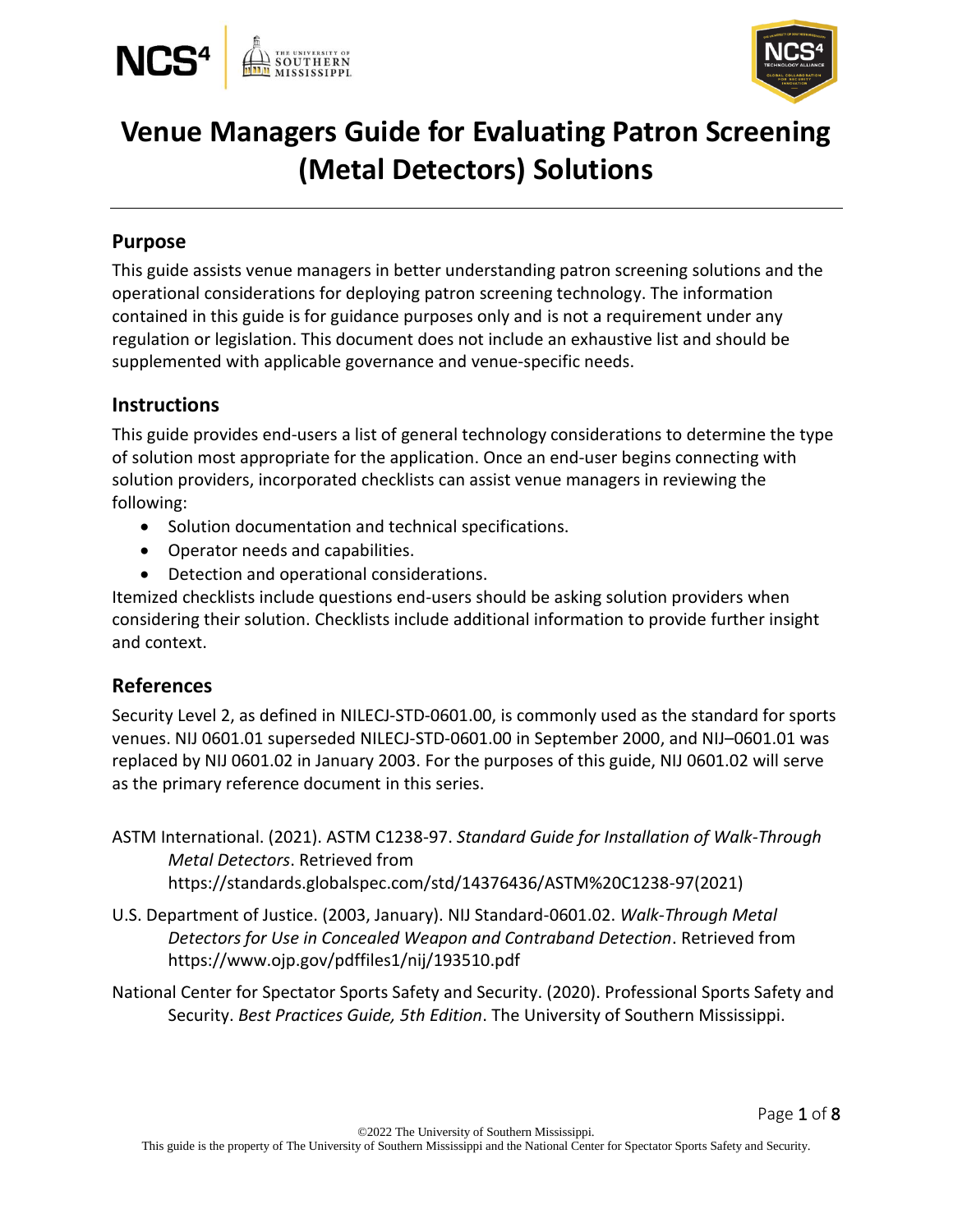



Page 2 of 8

### **Technology Considerations**

When choosing between traditional walk-through metal detectors (WTMD) and higher throughput weapons detection systems, organizations should consider the following:

- **What are your hardware/software needs?** Although detection requirements and testing criteria are available through reputable sources (i.e., NILECJ, NIJ, ASTM), venue managers' should consider several options before purchasing (installation, size, alarm indicators, user interface, etc.). Organizations should carefully consider what solution meets their operational needs. Recommend conducting an operational environment assessment and focused review of the current risk assessment for deployment areas.
- **What is the acceptable level of risk?** Higher throughput systems prioritize the detection of ferromagnetic metals and larger objects (guns, pipes, etc.). If the venue would like to consistently detect smaller objects (i.e., knives) or nonferromagnetic metals, a traditional WTMD may be most appropriate. Organizations should thoroughly test the detection capabilities of solutions before purchasing.
- **How will staff be positioned?** Organizations should evaluate the methodology and process of their security screening and ingress operations to understand the staffing requirements for the technology under consideration. Is a pacer necessary? Will a supervisor be dedicated to each screening location? How many tablet operators or monitors are required? How many secondary screeners are required to keep up with throughput? Where will law enforcement be positioned?
- **How will bags be screened?** Higher throughput systems and decreased sensitivity settings on traditional WTMDs allow patrons to process through screening without divesting innocuous items (keys, watches, wallets, belt buckles, glasses, etc.). Some higher throughput systems also claim to be capable of screening clutch purses, large bags, backpacks, etc. However, patron screening solutions without supplementary x-ray screening dramatically increase the probability of prohibited items entering the venue. Systems can be used in combination with x-ray screening but will impact screening throughput. Consider designating lanes or ingress points for patrons with bags.
- **What are your training requirements?** Manufacturers should provide training tools and technical manuals to assist with staff training and equipment maintenance.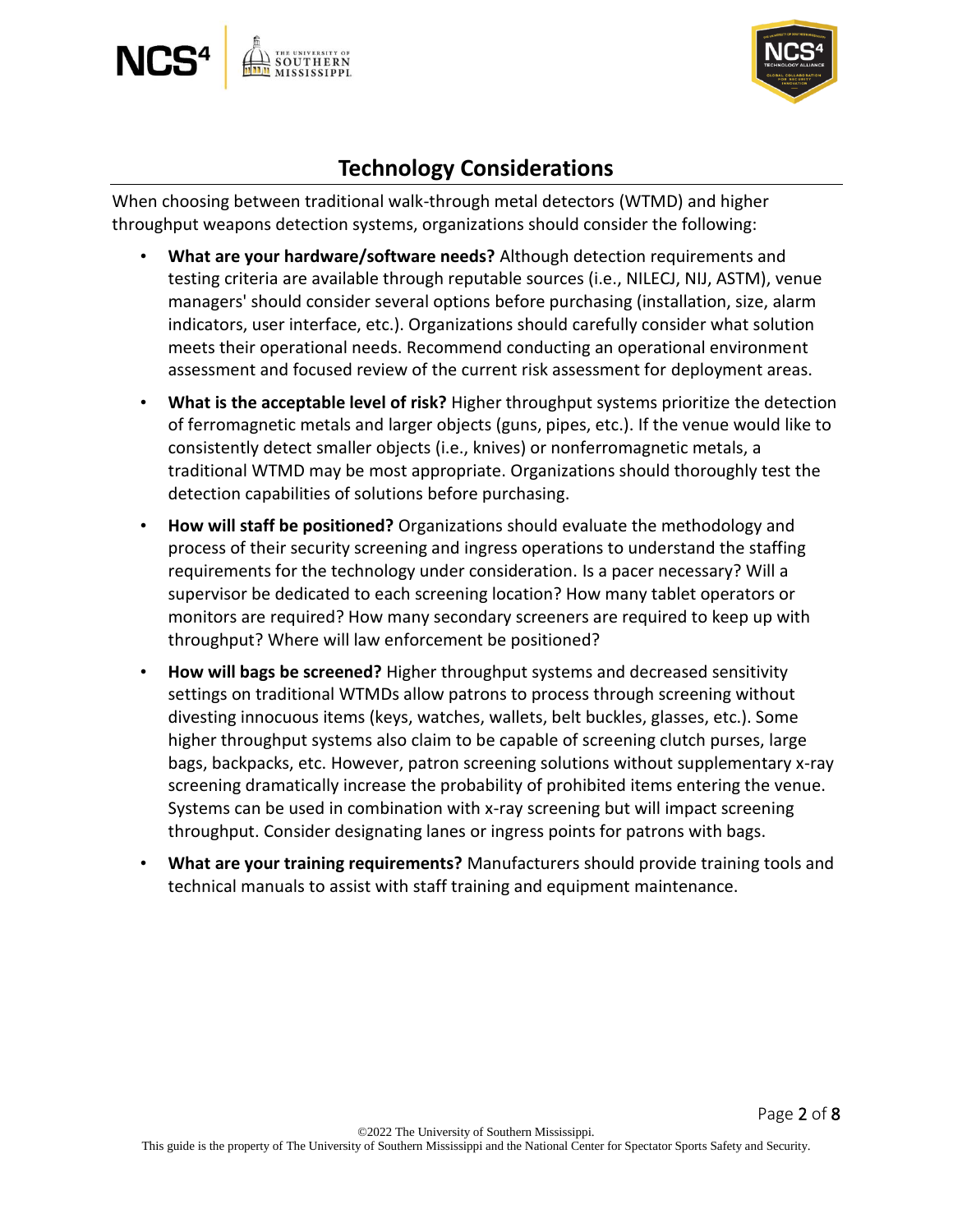



# **Documentation & Technical Specifications**

| Item#          | <b>Title</b>                                      | <b>Description</b>                                                                                                                                                                                                                                                                                                                                                                                                               | <b>Yes</b> | <b>No</b> |
|----------------|---------------------------------------------------|----------------------------------------------------------------------------------------------------------------------------------------------------------------------------------------------------------------------------------------------------------------------------------------------------------------------------------------------------------------------------------------------------------------------------------|------------|-----------|
| 1              | Operating Instructions                            | Does the manufacturer or distributor supply an<br>operators manual that, at a minimum, includes the<br>following:<br>Purpose of the detector<br>$\bullet$<br>Description of operator controls<br>Listing of features<br>Detection principles and capabilities<br>$\bullet$<br>Diagrams showing functional components<br>Applicable exposure and warning<br>information, unless the FDA has<br>determined no warning is necessary |            |           |
| $\overline{2}$ | <b>Operator Training</b>                          | Does the manufacturer or distributor provide a<br>training package? If so, determine how to<br>effectively deploy the training to those who need it<br>within your organization.                                                                                                                                                                                                                                                 |            |           |
| 3              | <b>Technical Manual</b>                           | Does the manufacturer or distributor provide a<br>technical manual that includes, at a minimum,<br>information to assist with:<br>Maintenance<br>Troubleshooting<br>Repairs<br>Calibration frequency/criteria                                                                                                                                                                                                                    |            |           |
| 4              | <b>Technical Specifications</b>                   | Does the manufacturer or distributor have the<br>following specification available upon request:<br>Detector object size class<br>$\bullet$<br>Mechanical drawings<br>$\bullet$<br>Mass/size of the detector<br>Allowable range of power supply<br>$\bullet$<br>Battery type, quantity, live<br>Magnetic field strength<br>Weather/temperature information and<br>ranges                                                         |            |           |
| 5              | Certifications,<br>Inspection, and<br>Conformance | Can the manufacturer provide certification<br>information on mandatory tests? Are<br>additional certifications or inspections<br>available (SAFETY Act, DT&E, etc.)?                                                                                                                                                                                                                                                             |            |           |
| 6              | Environment<br>Considerations                     | Has the technology been tested in a variety of<br>environments and conditions? Environmental<br>conditions include, but are not limited to:<br>Indoor vs. outdoor<br>High winds<br>$\bullet$<br>Extreme temperatures (hot and cold)                                                                                                                                                                                              |            |           |

©2022 The University of Southern Mississippi.

This guide is the property of The University of Southern Mississippi and the National Center for Spectator Sports Safety and Security.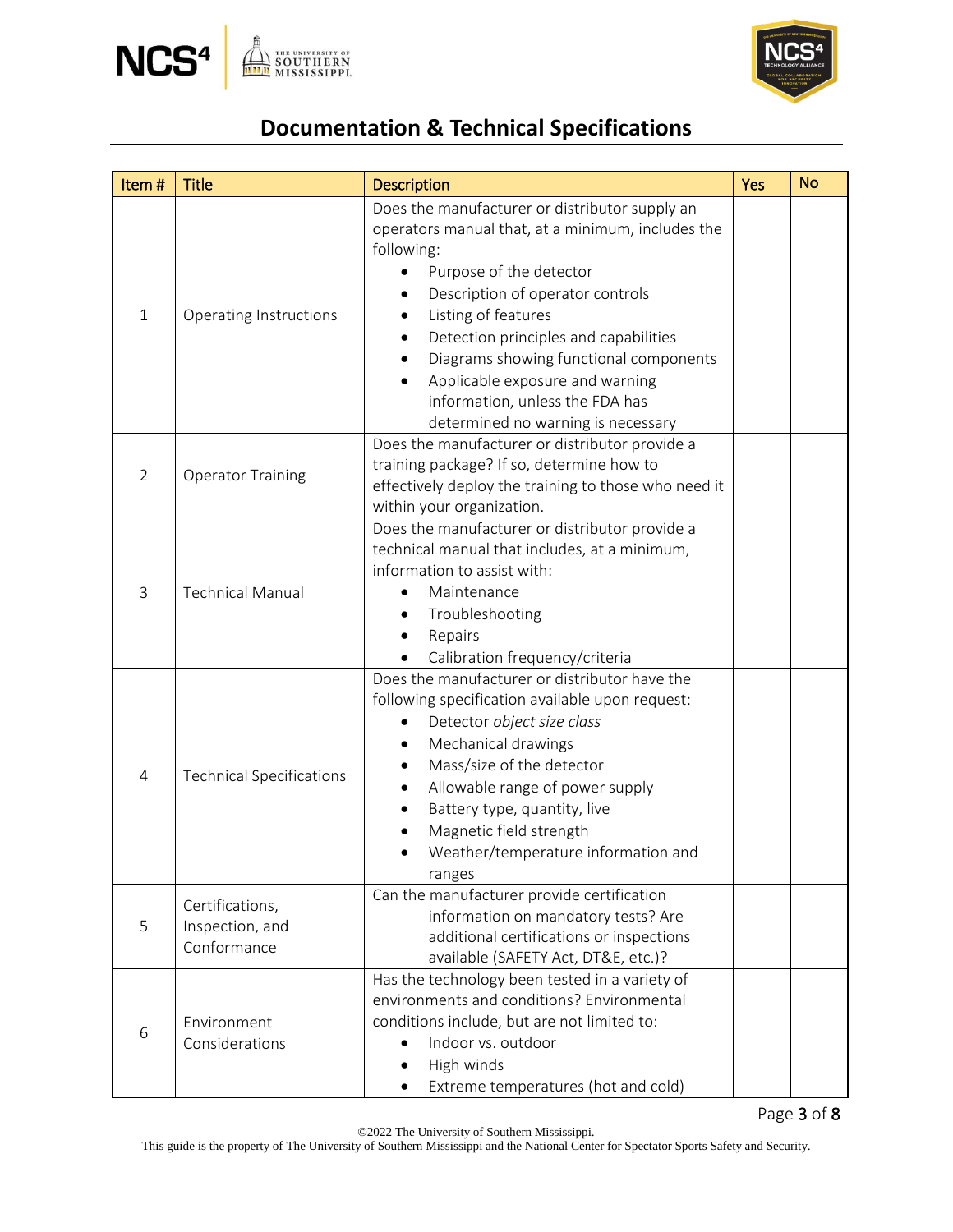



|    |                          | Precipitation (rain, snow, sleet, etc.)<br>$\bullet$<br>Sand and dust<br>Corrosion                                                                                                                                                                                                                                                                                                                          |  |
|----|--------------------------|-------------------------------------------------------------------------------------------------------------------------------------------------------------------------------------------------------------------------------------------------------------------------------------------------------------------------------------------------------------------------------------------------------------|--|
| 7  | Maintenance Package      | Does the manufacturer offer a maintenance<br>package for the technology?                                                                                                                                                                                                                                                                                                                                    |  |
| 8  | Replacement Parts        | Can parts be replaced and technology be updated<br>cost-effectively and with minimal disruption? It is<br>essential to understand the efficiency of supply<br>chain management.                                                                                                                                                                                                                             |  |
| 9  | Installation (Permanent) | Does the provider offer a permanent installation?<br>The manufacturer should provide detailed<br>instructions for location selection and installation<br>of metal detectors.                                                                                                                                                                                                                                |  |
| 10 | Installation (Temporary) | Does the provider offer a temporary installation?<br>Temporary installations and leasing can provide<br>savings in cost and time. Additionally, the<br>temporary installation of purchased equipment<br>can also provide mobility. If the temporary<br>installation is desirable, carefully consider<br>assembly and transport requirements.                                                                |  |
| 11 | <b>Network Access</b>    | Does the solution require access to the network<br>infrastructure for storage, applications, data, or<br>services? If so, organizations should ensure the<br>technology meets venue security standards. The<br>Department of Homeland Security (DHS)<br>Cybersecurity & Infrastructure Security Agency<br>(CISA) offers recommended practices for security<br>network infrastructure and networked devices. |  |
| 12 | System Width             | Does the solution meet the minimum width<br>requirement (28") specified by the American<br>Disabilities Act (ADA)? Organizations should<br>confirm the width of systems meet existing<br>standards and operational requirements.                                                                                                                                                                            |  |
| 13 | <b>Technical Support</b> | Is 24/7 technical support available? Consider the<br>kind of support offered (on-site or remote) and the<br>type of response time guarantee available.                                                                                                                                                                                                                                                      |  |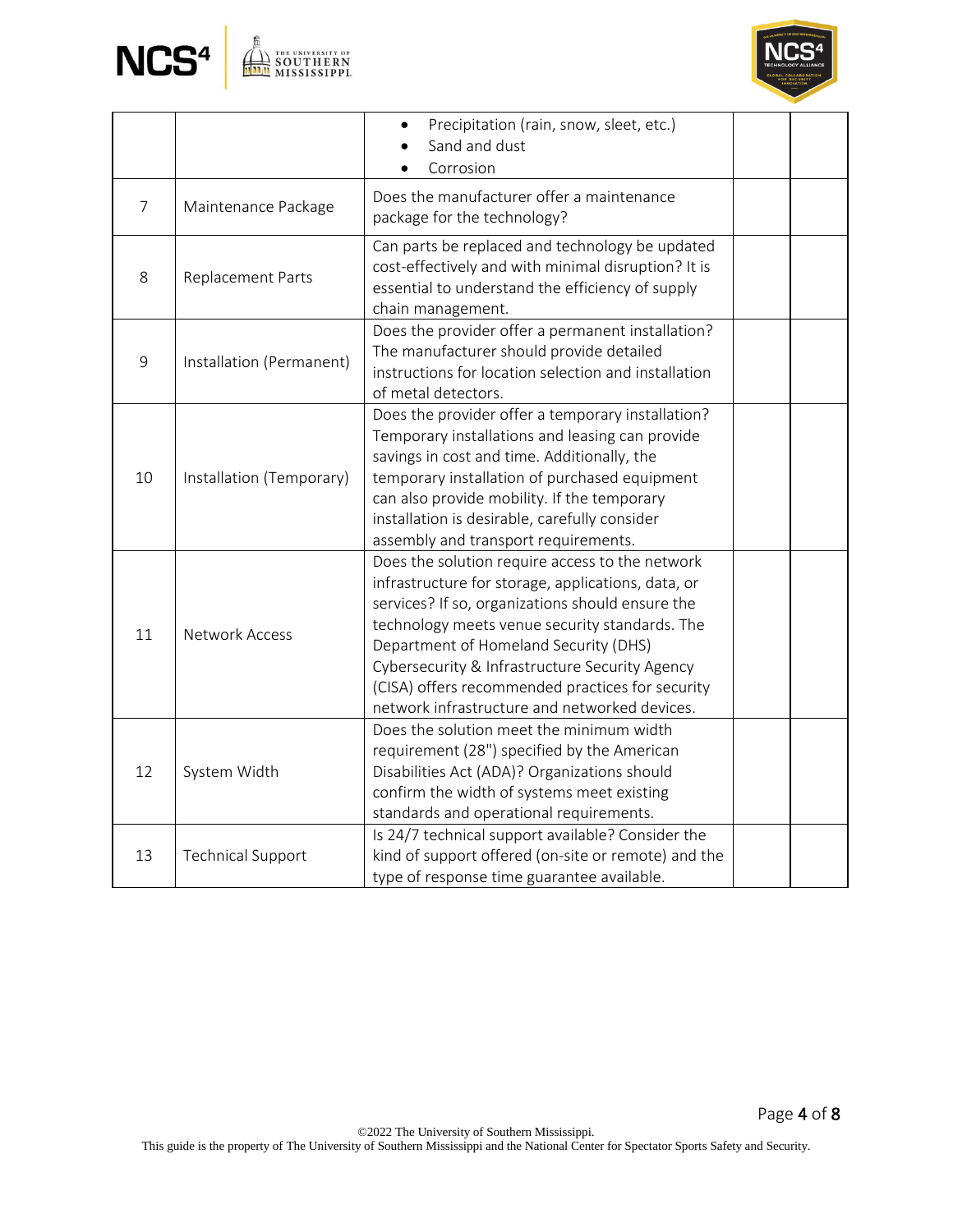



# **Operator Considerations**

| Item#          | <b>Title</b>                     | <b>Description</b>                                                                                                                                                                                                                                                             | Yes | <b>No</b> |
|----------------|----------------------------------|--------------------------------------------------------------------------------------------------------------------------------------------------------------------------------------------------------------------------------------------------------------------------------|-----|-----------|
| $\mathbf{1}$   | Power On/Off Switch              | Is the device equipped with an on/off switch?                                                                                                                                                                                                                                  |     |           |
| $\overline{2}$ | Audio Alarm On/Off<br>Switch     | If equipped with audio, can the audio alarm be<br>disabled?                                                                                                                                                                                                                    |     |           |
| 3              | <b>Reset Button</b>              | Will the detector reset automatically to the set<br>parameters in the event of a detector or system<br>failure or overload? Take note of the amount of<br>time necessary to power on, reset, and calibrate<br>the system. This time can vary significantly<br>between systems. |     |           |
| $\overline{4}$ | Alarm Indication                 | Does the device signal or warn the operator after<br>identifying an object (visual and auditory)?                                                                                                                                                                              |     |           |
| 5              | Positive Alarm Indication        | Does the alarm indication correspond to a metal<br>object? The system should not alarm without the<br>presence of a detectable object.                                                                                                                                         |     |           |
| 6              | Proportional Alarm<br>Indication | Is the alarm indication proportional to the size,<br>proximity, orientation, and material of an object?                                                                                                                                                                        |     |           |
| 7              | Sensitivity Programming          | Can the sensitivity be programmed electronically<br>to reflect venue needs and target the desired<br>object size classes?                                                                                                                                                      |     |           |
| 8              | Integrated Technologies          | Is the device equipped with all integrated<br>technologies (cameras, sensors, etc.) advertised by<br>the manufacturer or distributor?                                                                                                                                          |     |           |
| 9              | Reports/Analytics                | Can the device software generate reports (event<br>logs, alarms, etc.)? Know how to access<br>information and where they are stored. Ensure the<br>technology meets venue security standards.                                                                                  |     |           |
| 10             | User Interface                   | Is the interface user-friendly? Can permission<br>levels be set and managed?                                                                                                                                                                                                   |     |           |
| 11             | Mobility                         | Is the detector mobile? Does the weight or design<br>hinder event staff from moving the device?                                                                                                                                                                                |     |           |
| 12             | Durability                       | Is the detector ruggedized and impact resistant?                                                                                                                                                                                                                               |     |           |
| 13             | Ease of use                      | Is the detector easy for the operator to use? Ease<br>of use will largely depend on the skill level of staff<br>(novice, competent, expert).                                                                                                                                   |     |           |
| 14             | Calibration                      | Does the manufacturer provide the tools,<br>equipment, and training for calibrations and<br>operational checks?                                                                                                                                                                |     |           |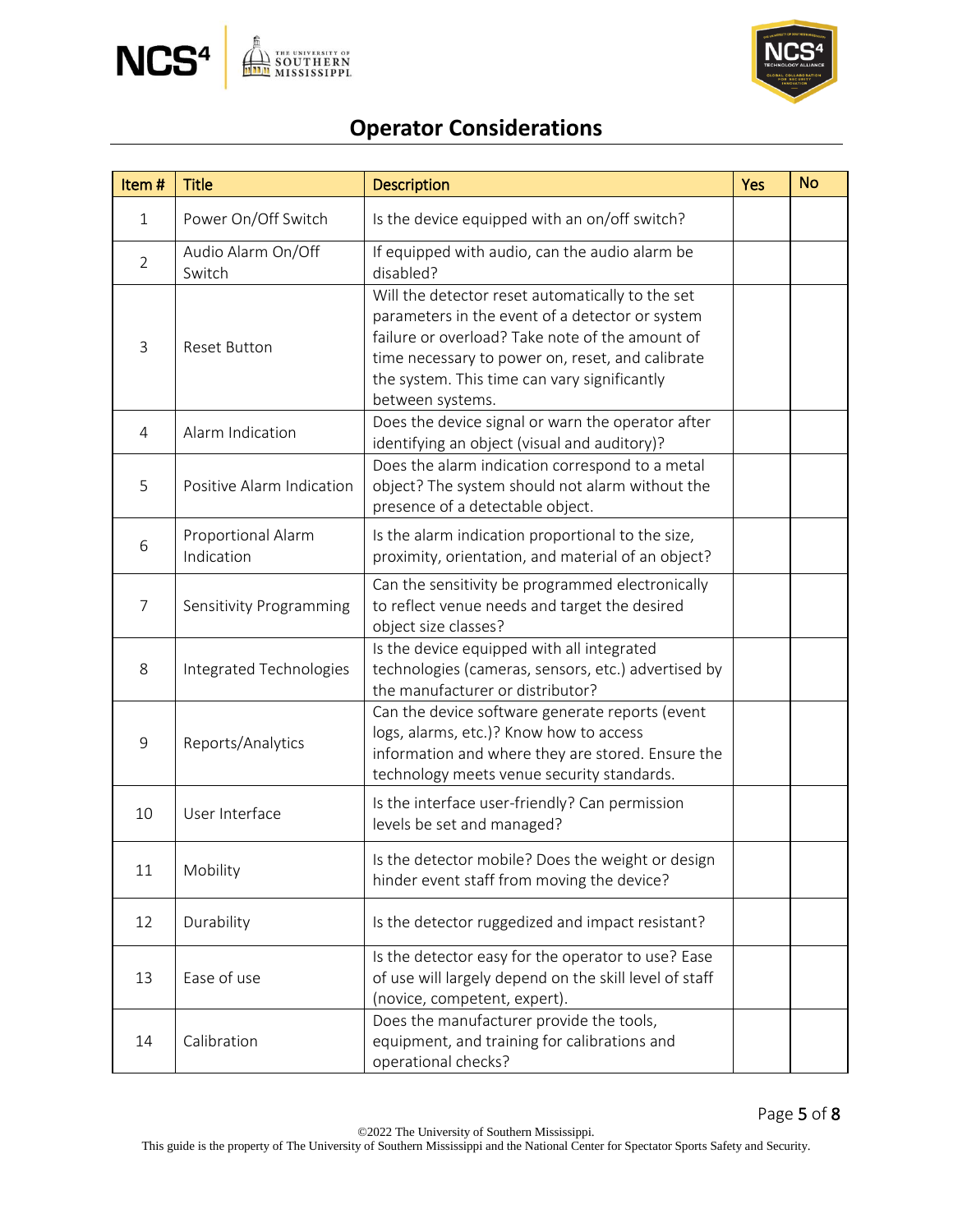



# **Detection Considerations**

| Item#          | <b>Title</b>              | <b>Description</b>                                                                                                                                                                                                                                                                                                                                                                           | <b>Yes</b> | <b>No</b> |
|----------------|---------------------------|----------------------------------------------------------------------------------------------------------------------------------------------------------------------------------------------------------------------------------------------------------------------------------------------------------------------------------------------------------------------------------------------|------------|-----------|
| $\mathbf{1}$   | Speed                     | Does the device produce a positive alarm for test<br>objects moving at the speeds outlined in applicable<br>standards? Test objects should be processed<br>through the detector at varying rates to account<br>for expected patrons' processing speed through<br>screening.                                                                                                                  |            |           |
| $\overline{2}$ | Throughput Rate           | Is the throughput rate appropriate for the<br>application? Consider the impact of venue ingress<br>procedures (ticketing, X-ray, bag searches, etc.)<br>and service rate. Advertised throughput rates may<br>not be accurate when factoring in additional<br>conditions.                                                                                                                     |            |           |
| 3              | Interference              | Once set up, does the detector produce a positive<br>alarm to interference (body interference, bumps,<br>patron screening, etc.) when no tested object is<br>present?                                                                                                                                                                                                                        |            |           |
| $\overline{4}$ | Visual Alarm Indicators   | Is the detector equipped with a visible alarm? The<br>visual alarm should be active (illuminating) and<br>inactive (non-illuminating).                                                                                                                                                                                                                                                       |            |           |
| 5              | Test Objects              | Does the device detect the object sizes specified<br>by the manufacturer or distributor? Test objects<br>should correspond with applicable standards.<br>Additionally, test objects should be processed<br>through the system in accordance with the<br>requirements of that same standard. As a<br>reminder, higher throughput systems and event<br>settings often focus on larger objects. |            |           |
| 6              | Discrimination            | Do alarms of innocuous items (coins, belt buckles,<br>phones, keys, watches eyeglasses, etc.) exceed a<br>20% false alarm threshold? Operators should<br>process items through the system 25 times at each<br>measurement location. This threshold may be<br>lower depending on applicable standards and<br>expectations.                                                                    |            |           |
| 7              | Ferromagnetic Metal       | Will the device detect ferromagnetic metal (iron,<br>nickel, cobalt, most steels, etc.)? Note that some<br>earth metals are magnetic.                                                                                                                                                                                                                                                        |            |           |
| 8              | NonFerromagnetic<br>Metal | Will the device detect nonferromagnetic metals<br>(gold, silver, copper, lead, zinc, tin, etc.)?                                                                                                                                                                                                                                                                                             |            |           |
| $\mathsf 9$    | <b>Bags</b>               | Will test objects be detected when concealed by<br>bags? Be specific and thorough when documenting                                                                                                                                                                                                                                                                                           |            |           |

This guide is the property of The University of Southern Mississippi and the National Center for Spectator Sports Safety and Security.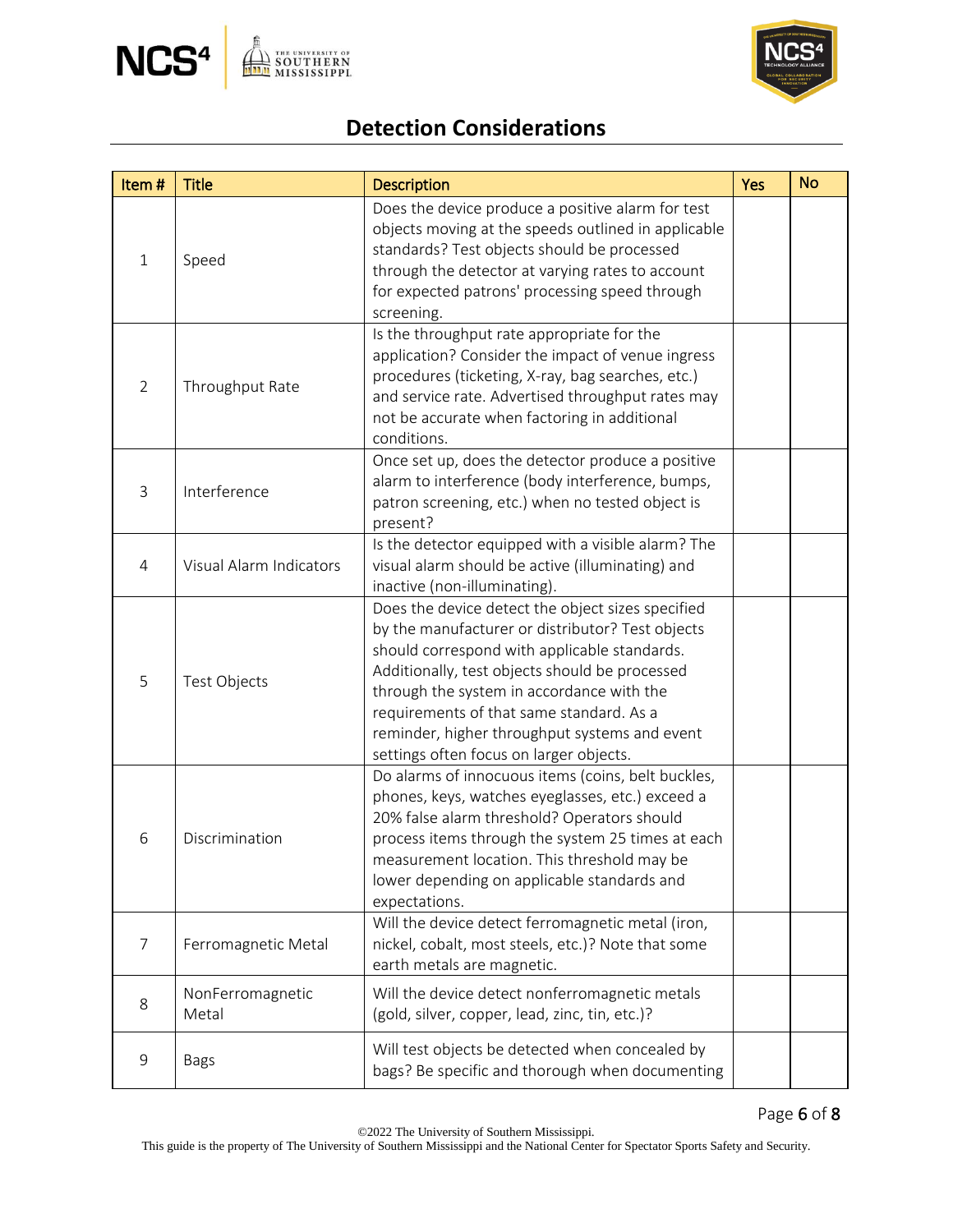



|                 |                           | the types of bags, content, and sources used for<br>this assessment.                                                                                                                             |  |
|-----------------|---------------------------|--------------------------------------------------------------------------------------------------------------------------------------------------------------------------------------------------|--|
| 10              | Sensitivity Test Settings | Was the detector sensitivity adjusted during<br>testing? The sensitivity setting should not be<br>altered between trials of test objects and should<br>reflect the setting used operationally.   |  |
| 11              | Alarm Indication Speed    | Was the operator notified at or exceeding the<br>speed advertised by the manufacturer or<br>distributor?                                                                                         |  |
| 12 <sup>°</sup> | Program Storage           | Will the detector maintain its programming in the<br>event of a loss or disruption of power? Cycle the<br>system on and off ten times, checking the setting<br>each time (NIJ Standard 0601.02). |  |
| 13              | Sensitivity               | Is the sensitivity level appropriate for the venue<br>and its events? Can sensitivity be adjusted to<br>accommodate various event types and security<br>needs?                                   |  |